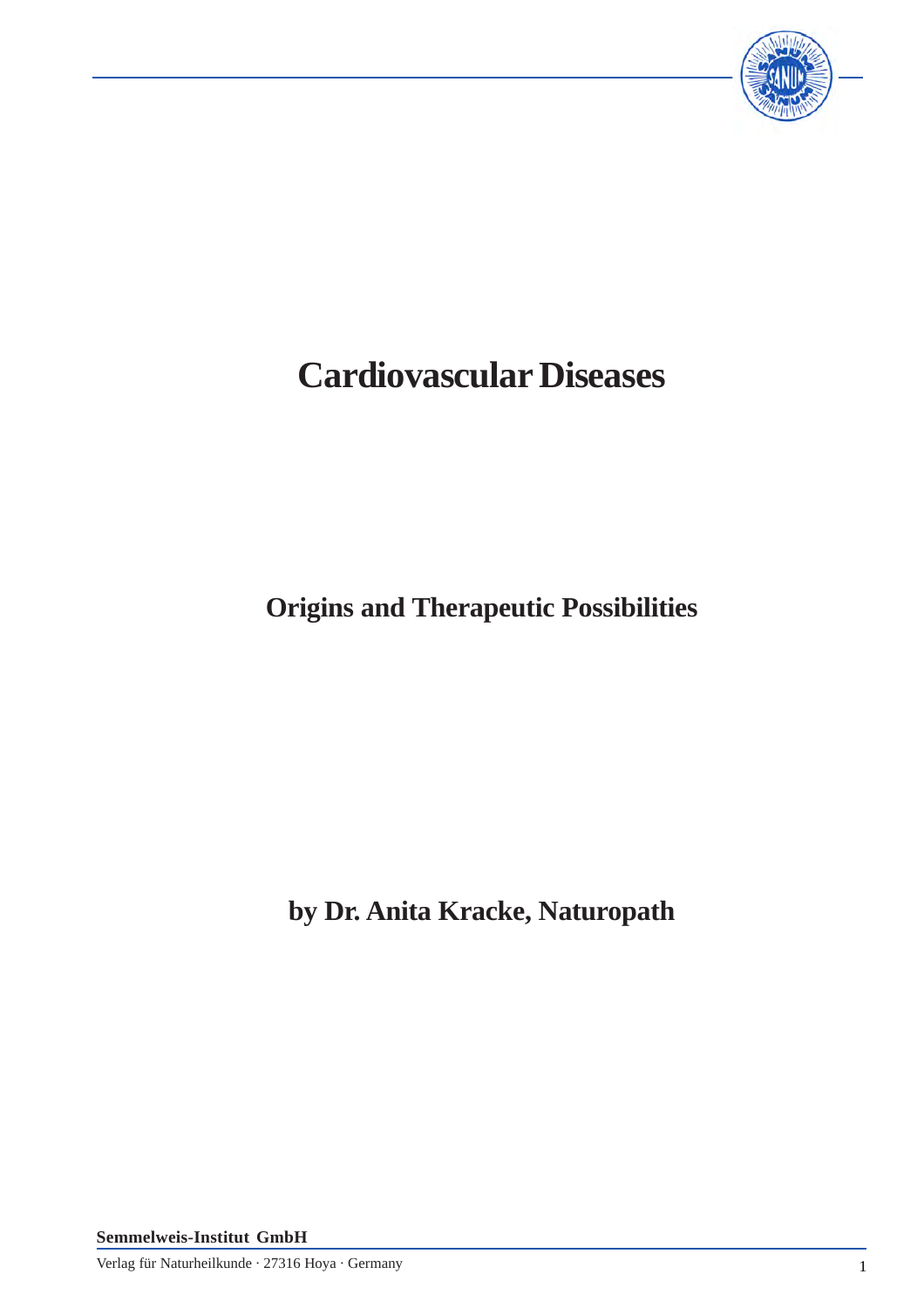

*If I speak in the tongues of men and of angels, but have not love, I am only a resounding gong or a clanging cymbal. If I have the gift of prophecy and can fathom all mysteries and all knowledge, and if I have a faith that can move mountains, but have not love, I am nothing. (I. Cor. 13. - New International transl.)*

Along with cancer and diabetes, diseases of the heart and circulation are chronic diseases which proceed without any particular rhythm. It is impossible to pinpoint the exact moment at which they come into existence and gradually develop. Frequently, the people concerned only become aware of their illness when they go for a routine checkup or suffer some sudden alarming event.

In the western world, a heart attack still constitutes the number 1 health risk. For this reason, quite considerable efforts are being made to discover the causes of this ..event". to reveal risk factors and eliminate them, or else to treat disorders which are already present or threatening to appear.

If the blood vessels of a human being were put in a row, they would stretch for a distance of 100,000 km, covering a surface area of 1,000 m<sup>2</sup> . Our hearts beat around 100,000 times a day, moving a colossal volume of blood through the body to supply all the organs and cells. So we can appreciate that the vessels, along which the blood is transported, have to be healthy, to ensure optimal function of supply and waste disposal. Thus a person's vitality and regenerative capacity

are critically dependent on the state of their blood vessels.

The vascular wall consists of a basal membrane, stratified epithelial cells projecting into the lumen, and towards the tissues, the membrane is covered with perithelial cells. Via these cells, the gases and substances pass which supply the interstice and the body's cells. Tiny particles also reach the tissues via small pores between the cells of the basal membrane. It is therefore extremely important that this passage is permeable.

## **Embryology**

Human blood vessels begin to develop between day 13 and day 15 within the extra-embryonary mesoderm of yolk sac, the predevelopment stage of the umbilical cord and chorion. Only two days later, the first embryonary blood vessels appear. The early development of the circulatory organs is connected with the fact that the yolk sac and egg cell now hardly contain any yolk material, so it is necessary to form vessels which, at an early stage, serve to provide a supply of nutrients and oxygen, carrying metabolic waste back to the mother. The so-called angioblasts originate from mesenchymal cells and group together in cell clusters. Within these islands of blood, fissures occur and certain angioblasts become endothelial cells, which group together at the edges of the fissure spaces. The vessels which are formed in this way, join up to form a network of channels with an endothelial lining. The enlargement of this network takes place on the one hand through the formation of new

capillaries branching out, and on the other hand through connections which are made with other blood vessels which originated as separate entities. Blood serum and blood cells develop from the endothelial cells, as soon as the first vessels have differentiated themselves from the yolk sac and the allantois. The mesenchymal cells, from which the first capillaries were formed, differentiate into the muscle cells and connective tissue cells of the final vascular wall. By the end of the third week the blood circulation has already begun.

Towards the end of the third week, the development of the heart begins, in the form of two heart tubes of mesenchymal origin. These tubes rapidly unite, so that, by the 22nd day they have formed one single heart tube. Round about the 21<sup>st</sup> day, this heart achieves connection with the embryo's vascular system, and that of the pre-development stage of the umbilical cord, the chorion and the yolk sac. Further differentiation of the individual layers of the heart then follows. In the human being, the origination of the blood fluid and the formation of the blood cells in the liver, and later in the spleen, the bone marrow and in the lymph nodes, does not begin until the second month. The circulatory system is the first organic system to function in the embryo.

# **Historical**

In order to understand the natural processes within the body, human beings thought out certain methods of measurement which they could use to measure physiological procedures. Since 1602, demonstrably precise observations and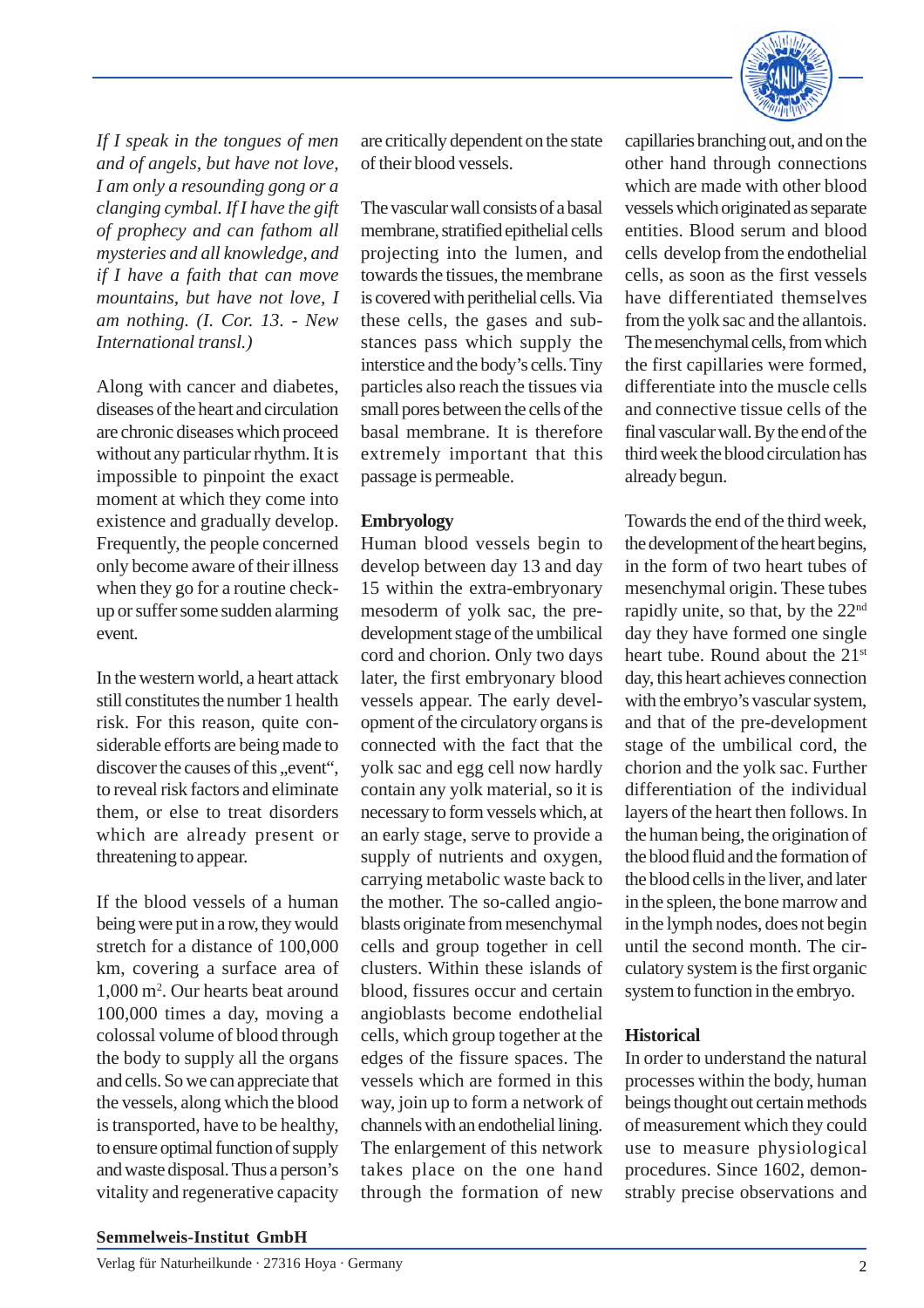

records have existed regarding changes in the pulse rate, and in 1631, Sanctorius proposed the use of the first pulse meter, to enable the causes of changes in the pulse rate to be established, as well as the effects of influences on it. This was intended to expose the "articles of faith" in medicine - handed down since Galen's time - as errors and eradicate them. Initial anatomical

and can list many parameters for the functions of the cardiovascular system and the composition of the blood. The circulatory system has become "measurable" from the investigation of findings and comparison with standardised results. According to the extent to which examination techniques have advanced, we now have enhanced possibilities for influencing

dispose towards cardio-vascular disease.

The main risk factors for cardiac infarct and stroke are, in random order:

- Arteriosclerosis,
- High blood pressure,
- Elevated cholesterol and triglyceride levels,
- Smoking.



*Fig. 1: Diagram of an embryo at Stage 12 (approx. 26th-27th day) following the unfolding. (from: Keith L. Moore, "Embryology", 2nd edn. Schattauer, 1985)*

studies were undertaken; Harvey discovered the major circulation (1628), and since 1779 observations were made on fluctuations in the pulse rate at different times of the day. At the court of Friedrich II the master of the music, Quantz, carried out intensive studies of the pulse as a source of the beat in music. He, too, was able to detect considerable fluctuations over the course of the day and arising from emotions being experienced. The metronome was invented in 1816.

Nowadays, we are able to measure blood pressure without shedding blood. We can get very accurate images of the heart and the vessels with and without invasive methods,

this organ system via interventions and medicines. Sections of blood vessels can be removed and replaced. Surgeons have learnt to perform open-heart operations, and last but not least, since 1967 it has been possible to perform heart transplants. Nowadays even artificial hearts and vessels can be implanted.

#### **Risk factors**

If a disease of the cardio-vascular system is suspected, ECG readings and blood tests are carried out in order to avoid the necessity of surgical intervention. By comparing such readings and blood parameters certain risk factors can be established which obviously preThere is a saying that a person is as old as their blood vessels. Arteriosclerosis correlates with the ageing of the blood vessels, and is regarded as one of the main causes of e.g. cardiac infarcts. Disorders of the fat metabolism are at the top of the list of triggering factors for arteriosclerosis. Fat metabolism is controlled predominantly by the surface receptors of the liver. Structural changes in the receptors and the ligands that belong to them (apolipoproteins) lead to disorders of the lipoid metabolism. In rare cases, genetic dispositions may need to be considered as causes. Where the cholesterol level is above 250mg/dl, a genetic disposition should be thought of.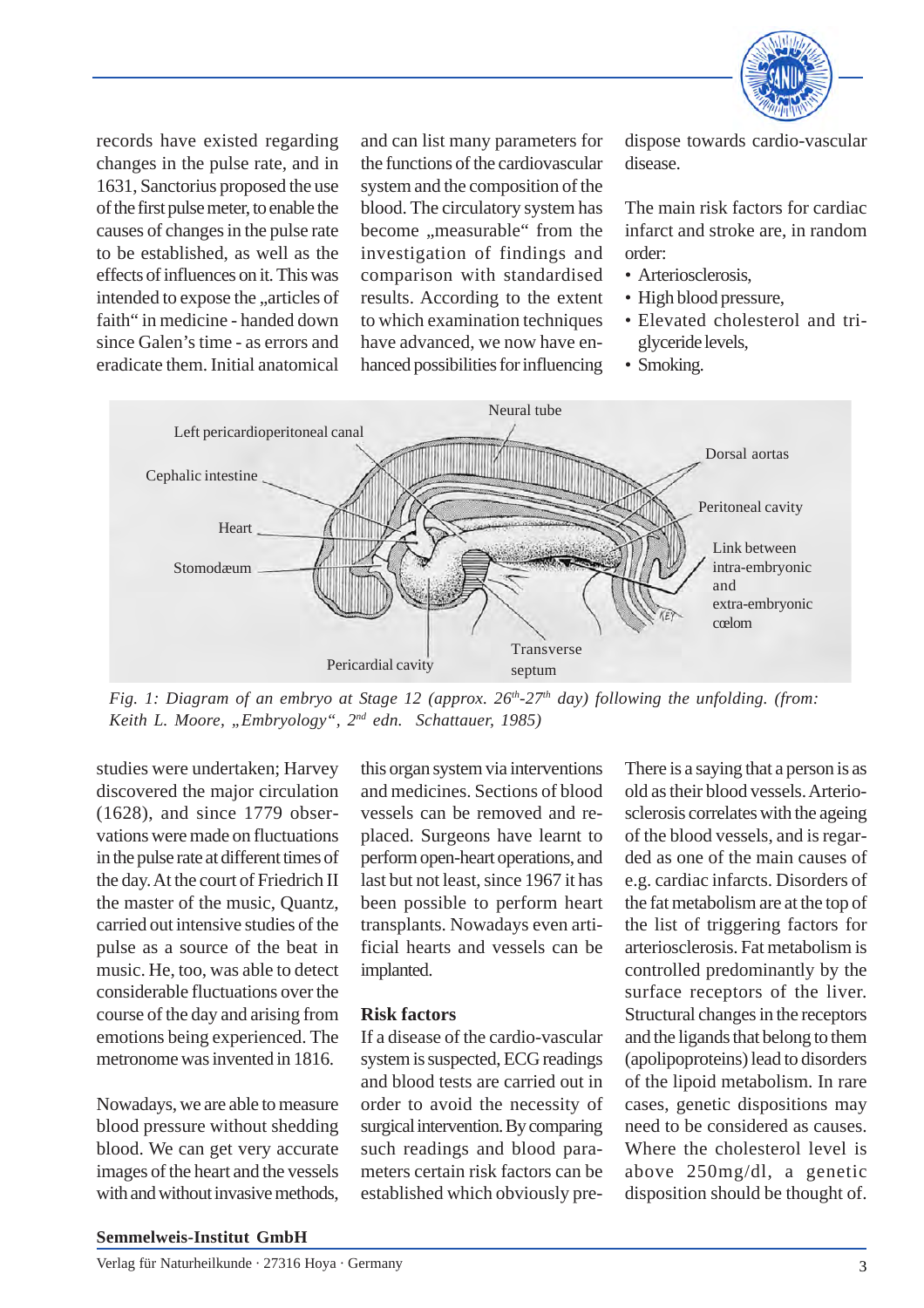

These genetic defects often affect the LDL receptor and the Apo B100. They find expression in severe coronary symptoms and a reduced life expectancy.

However, in general, the reasons for disorders and illnesses in the cardiovascular system and the fat metabolism are to be sought in the lifestyle, the diet and other external factors of the individual patient.

Elevated cholesterol levels as well as normal levels where, however, the LDL levels particularly predominate and the HDL levels are reduced, give cause for concern. The combination of elevated triglyceride levels and elevated cholesterol levels is regarded as a significant risk factor. Nonetheless, it may be said that only 50% of the infarct rate is down to these factors. Inflammatory changes also have a decisive role to play in the genesis of arteriosclerosis. Despite world-wide efforts to reduce the cholesterol levels of the people concerned, the high mortality rate due to cardio-vascular disease has not been brought down. Nowadays, we suspect that it is some dysfunction of the endothelium that triggers this disease.

## **Development of Arteriosclerosis**

According to current orthodox medical opinion, endothelial changes or injuries supposedly lead to an inflammatory reaction with increased leucocytes and LDL particles present in this area. This is followed by an accumulation of macrophages and oxidised LDL in this region. Possible causes of damage to the endothelium are environmental toxins and cigarette

smoke, which lead to increased formation of free radicals, or general diseases such as diabetes and high blood pressure. Viral infections (herpes) or chlamydia or an elevated level of homocystein also may be causative. In every case, macrophages play a significant role by binding altered LDL particles and the excretion of proinflammatory substances. This is also the case in other chronic diseases, in which macrophages are significant, because of the mediators they excrete (rheumatism, MS, chronic inflammatory intestinal illnesses). By means of the phagocytosis of lipids from the blood, the macrophages become so-called foam cells (these are always formed when they take up harmful agents), which – in the form of plaques, cause considerable damage to the permeability of the endothelium. As a result, increasing amounts of foreign substances find their way through the endothelium into Pischinger's space, along with immigrating macrophages and leucocytes, favouring the inflammatory reaction. The under-supply or the dissolution of tissue can lead to necrotic areas within the growing plaques. Repair mechanisms are set off, which cover the ailing areas with fibrin. In the end, muscle cells immigrate, in order to maintain the function of the vessel. First, however, a weakening and bulging occurs at this site within the vessel; later on sclerosis and immigrating muscle cells create a stenosis in this area. An accumulation of platelets occurs, likewise serving to protect the epithelial defect, and this leads to an increased excretion of thromboxan A2, one of the most powerful vasoconstrictors, and

leucotrienes, which promote the inflammatory reaction.

Of course, these plaques are subject to construction and degradation by the macrophages, in the course of which the protective coating of fibrin may be dissolved, so that necrotic cell debris can get into the bloodflow, possibly leading to thrombosis.

Lab tests are helpful in order to establish an increased accumulation of macrophages via the increase in fibrinogens and the CRP level, because plaques are frequently difficult to diagnose in an angiogram. C-reactive protein is a marker which is elevated in the early stage of inflammations, permitting conclusions regarding the danger of an imminent cardiac infarct or stroke, in conjunction with the fibrinogen content of the blood. Levels of CRPhis (high sensitive CRP) in the region of 2.1 mg/l of blood, compared with a basic level of 0.55 mg/l of CRPhis, point to a doubly increased risk of a stroke and a triple increase in probability of a cardiac infarct. It has not been possible to establish significant proof that smoking influences the elevation of CRP levels.

In conclusion, it may be stated that an elevation of CRPhis and the presence of HDL in the overall cholesterol are deciding factors in assessing the probability of coronary heart diseases.

Basing our treatment on these findings, its aim is to bring down the levels of fat in the blood. We have sufficient information regarding the risks which accompany the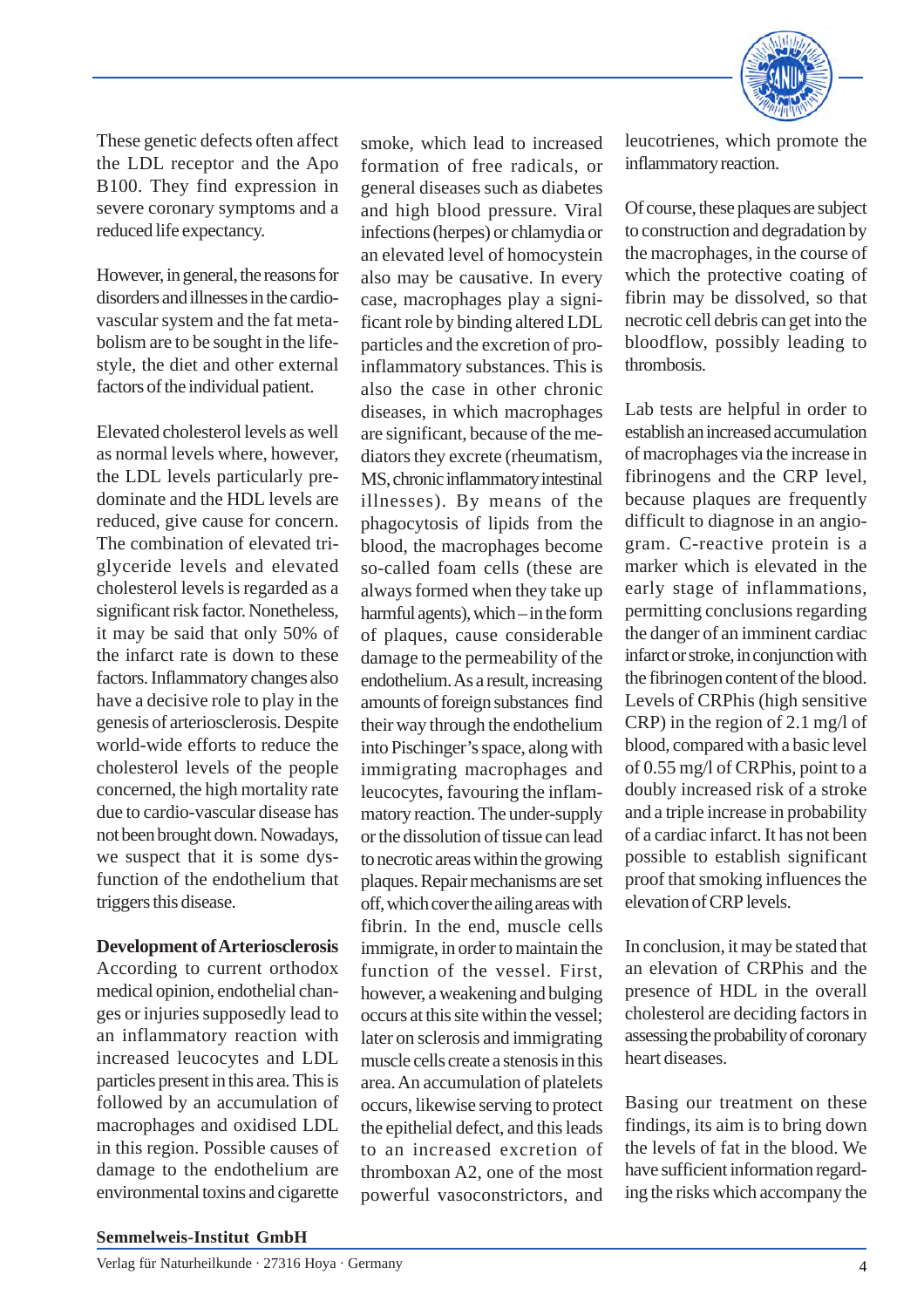

taking of appropriate cholesterollowering agents. In only small quantities, some action could be demonstrated on the part of the cholesterol-lowering drugs. Other studies mention their ineffectiveness. Since the body tries, among other things, to repair damaged vessel walls using cholesterol, elevated cholesterol levels when needed are a thoroughly reasonable reaction. The body itself produces the cholesterol that it really needs. The surplus is consumed in the food. The main focus of prophylaxis and treatment must therefore be to achieve a natural change in

these levels, to bring them into the optimum range. This can only be achieved by a change in lifestyle.

The principles of lifestyle change in cases of elevated LDL-cholesterol are:

- strive to achieve or maintain a normal body-weight,
- increase physical activity,
- abstain from smoking.

Table 1 shows a comparison of the actual and desirable levels, with regard to the average fat intake of people in the Western world. We can see clearly that the diet contains

too many saturated fats which, in most cases, originate from products of animal origin. So far as vegetable fats are concerned, it is particularly cocoa fat, which consists almost entirely of saturated fatty acids. Regarding the fat content of the diet, 30% is a generally recommended level. For healthy people, the minimum they should aim for is a change along the lines of the following overview. If the dietary components are summed up together, an appropriate energy content of the diet should look like that in Table 2:

*Tab. 1: Fatty content of the diet*

|                                | Is:                     | <b>Should be:</b> |
|--------------------------------|-------------------------|-------------------|
| Fat                            | 37%                     | 25-30%            |
| Saturated fatty acids          | 17.4%                   | $< 7\%$           |
| Simple unsaturated fatty acids | 15.4%                   | up to $20%$       |
| Polyunsaturated fatty acids    | 5.2%                    | up to $10\%$      |
| Cholesterol                    | $470 \,\mathrm{mg/day}$ | $<$ 200 mg/day    |

|  |  | Tab. 2: Appropriate energy content |  |  |
|--|--|------------------------------------|--|--|
|--|--|------------------------------------|--|--|

| Carbohydrates                  | 50-60%         |
|--------------------------------|----------------|
| Protein                        | 10-20%         |
| Fats                           | 25-30%         |
| Saturated fatty acids          | Up to $7%$     |
| Simple unsaturated fatty acids | Up to $20%$    |
| Polyunsaturated fatty acids    | Up to $10\%$   |
| Roughage                       | $30$ g/day     |
| Cholesterol                    | $<$ 200 mg/day |

Investigations were carried out to establish the way in which the composition of the fatty components and the amount of roughage influence the concentration of lipoproteins in the serum. Monks from a monastery were chosen as the test persons for this trial.

From Table 3, we may clearly see

how great is the influence on cholesterol levels and particularly on the triglyceride levels in the subjects' blood, from the consumption on the one hand of large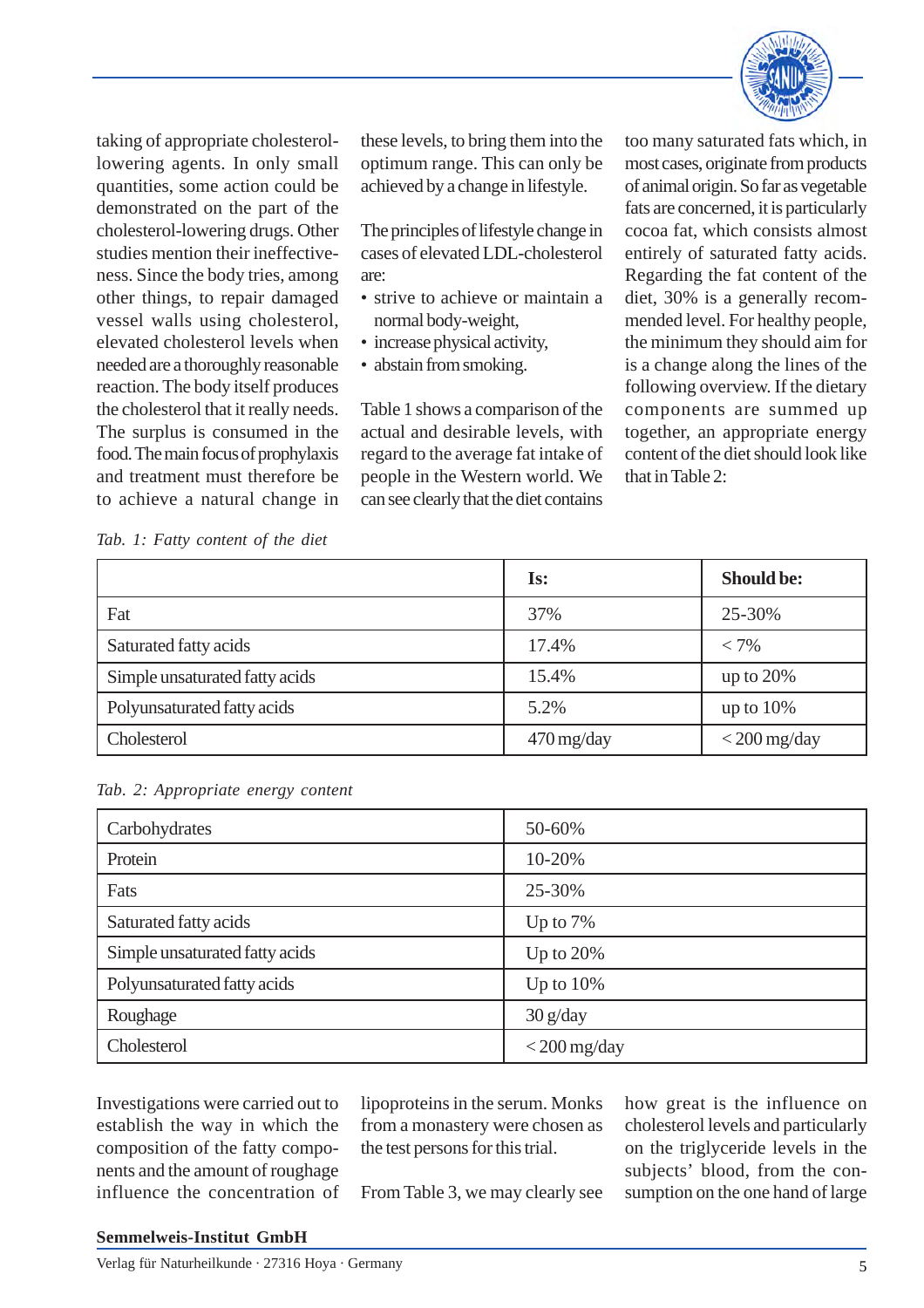

|                                          | A    | B         | $\mathbf C$ | D        |
|------------------------------------------|------|-----------|-------------|----------|
| Polyunsaturated fatty acids              | 5.2% | 8.5%      | 8.7%        | 12.8%    |
| Cholesterol (mg/2500kcal)                | 617  | 245       | 252         | 245      |
| Fat                                      | 40%  | 27%       | 27%         | 40%      |
| Roughage $(g/2,500 \text{ kcal})$        | 19   | 20        | 55          | 43       |
| P/S quotient (polyuns./sat. fatty acids) | 0.27 | 1.01      | 1.00        | 1.01     |
| LDL cholesterol                          |      | $-26.5%$  | $-34.5%$    | $-31.5%$ |
| HDL cholesterol                          |      | $-12.0\%$ | $-10.6\%$   | $-31.5%$ |
| <b>Triglycerides</b>                     |      | 0         | $-20.8%$    | $-26.4%$ |

*Tab. 3: Influence of diet (various dietary plans) on indvidual serum lipoproteins*

amounts of unsaturated fatty acids, and on the other hand of large amounts of roughage.

With regard to dietary adjustment, it should be mentioned that it is prudent not to consume more than 30% fat in one day. The American Dean Ornish (Dean Ornish: "Revolution in Heart Treatment", Kreuz Verlag, 1992) recommends his patients to reduce fat intake to 10%, however, stressing that in all cases unsaturated fatty acids, just like alcohol, are metabolised to triglycerides in the body. For him, the main focus of attention in dietary prophylaxis of cardiovascular illness consists in abstention from animal fats. In Dean Ornish's view, the diet should look like this:

- 1. 10% fats (largely poly- and mono-unsaturated)
- 2. 70-75% carbohydrates
- 3. 15-20% proteins

Nevertheless, like other researchers, he has been able to prove in extensive studies that it is not only elevated cholesterol and triglyceride levels in the blood, which represent the sole risk of cardiovascular

disease. There are other serious points, which favour the development of arteriosclerosis, increase the tendency to thrombosis and enhance the risk.

## **Hyperhomocysteinæmia**

Hyperhomocysteinæmia is significantly linked with thromboembolism and chronic occlusive arterial disease of the lower extremities and the vessels of the brain and heart. A level which is elevated by 5 mmol/litre, constitutes a cardiovascular risk, one which occurs when the cholesterol level rises by 20 mg/dl. In 12% of cases of hyperhomocysteinæmia, genetic factors are present, making this one of the illnesses with the highest genetic contribution. Homocystein is an important stage in amino-acid metabolism, being remethylised on the one hand to methionine, and converted on the other hand to cystathion. The remethylisation takes place with the help of Vitamin  $B_{12}$  and Folic acid. Folic acid in particular is essential for the breaking down of homocystein to methionine. In the breaking down of homocysteine to

cystathion, Vitamin  $B_{\delta}$  is used, the end result being the production of cystein. It is possible to reduce the level of homocystein to 42% by giving doses of Vitamin  $B_{12}$  (1 mg/ day) and Folic acid (650 mg/day). We should therefore think of supplementation with Vitamins  $B_6$ ,  $B_2$ , Folic acid and  $B_{12}$ .

# **Smoking**

Tobacco smoking leads to a release of nicotine and many carcinogenic substances, and these cause damage to the vascular wall, particularly through the creation of free radicals. The Carbon monoxide created when smoking diffuses via the alveoli, and there, it binds with hæmoglobin 300 times faster than oxygen. Thus, the hæmoglobin becomes a heteroprotein and simultaneously becomes functionally dead, as it is no longer available for transporting oxygen. Thus burdened, the erythrocyte hæmolyzes and discharges the carbon monoxide-hæmoglobin molecules into the plasma, where they give rise to heteroproteinæmia. So long as the endothelial cells of the capillaries and arterioles can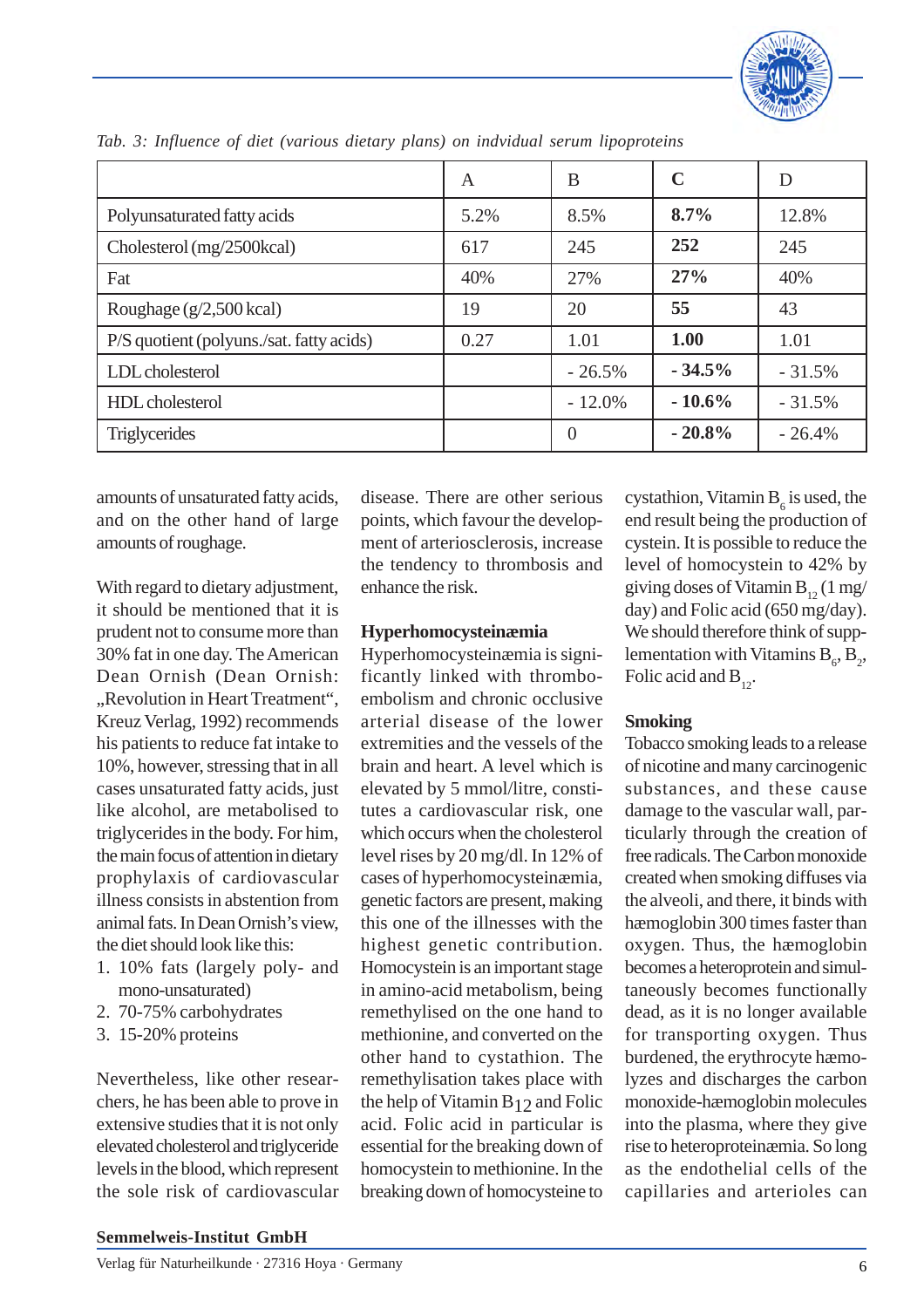manage to break down these heteroproteins, the person remains healthy. However, if an accumulation builds up in the basal membrane, this causes a reduced permeability in the capillary wall, and this may be observed e.g. in the retina of otherwise healthy smokers. The bond between Carbon monoxide and hæmoglobin is very strong and therefore persists for up to 24 hours or longer. If further smoking takes place during this time, an accumulation will build up, with storage as described. Storage in the vascular walls provokes a state of endarteritis. This inflammation of the vascular wall constitutes a serious hazard for both circulation and heart, on account of the repair mechanisms which are set off. Basically, nicotine is the stronger toxin, it is true, but it can be rapidly broken down. Thus, what is really harmful about smoking is not so much the nicotine, because it is easily eliminated, but more the Carbon monoxide. So now, if a smoker moves over to mild cigarettes in order to reduce the nicotine intake and to be able to smoke one more a day, the toxicity of the smoking is actually increased, because more Carbon monoxide is created, with union of heteroproteins and hæmoglobin. Because of the increased erythrocyte destruction and hypoxia, hæmopoiesis is often forcefully triggered, causing a rise in the hæmatocrit to levels between 50 and 60 vol.% in the blood. The smoker's infarct is preprogrammed.

#### **Hyperproteinification**

Heavy consumption of proteins, particularly those of animal origin, causes the body to deposit the excess of protein in storage. According to research carried out by Prof. L. Wendt and others, it can be demonstrated that - because of increased pinocytosis of the endothelial cells, e.g. where the blood viscosity is increased and the speed of the blood flow reduced the augmented uptake of protein is stored in the basal membrane of the capillaries. Thus, where the endothelial cells are morphologically intact, plaques may form in the subepithelial space. However, once the irritation and any possible damage have ceased, these can be reversed. This is true of all the vessels in the body in general, and of vessels in the brain in particular. Physiologically speaking, storage may occur in a variety of tissues and tissue parts:

- Subcutaneous tissue
- **Interstitium**
- **Capillaries**
- Blood store.

Within the context of cardiovascular illness, the storage within the capillary walls and later, also in the walls of the larger vessels plays an important part. A thickening of the basal membrane of the capillaries occurs when the fibrous structures and cells of the interstitial connective tissue are overloaded with proteins. Of course, this tailback into the vascular walls and blood causes the protein concentration in the blood to get higher and higher. This can be measured, amongst other ways, in an elevated hæmatocrit level and in an elevated fibrinogen content in the plasma. In the darkfield blood image, one can see strong fibrin networks, a thickening of the erythrocyte membranes, and adhesion of the erythrocytes to each



other. Hand in hand with the elevated protein levels in the blood, we also see elevated levels of lipoproteins in the plasma. On the one hand, this is because an excess of animal proteins always indicates that there is also a marked excess of animal fats. On the other hand, the congestive storage means that the triglycerides and cholesterol can no longer escape from the blood pathways owing to the transposition of the "transit routes". In order to safeguard supplies to the tissue cells, the blood pressure is raised. The increased storage of euproteins and heteroproteins in the vascular walls and the membranes of blood cells and tissue cells results in a marked loss of flexibility in the vascular walls and cells, particularly the erythrocytes. The raised pressure in the vascular system is made possible by increased work on the part of the heart and increased muscle tone in the muscular cells of the vascular walls. Both factors diminish the supply especially of oxygen, water, nutrients and micronutrients to the heart- and vascular muscle cells, on the one hand, and of the elimination of metabolic waste on the other hand. For this reason, initially, there is a further rise in the blood pressure, and later on, there are also painful conditions in the most varied places in the body, and of course in the cardiovascular system, because of the incipient hyperacidification. One particular form of high blood-pressure is renal hypertension, which accounts for 7- 10% of all cases of hypertension. With regard to this, we must bear in mind that precisely renal hypertension may be caused by overacidity of the body and transposi-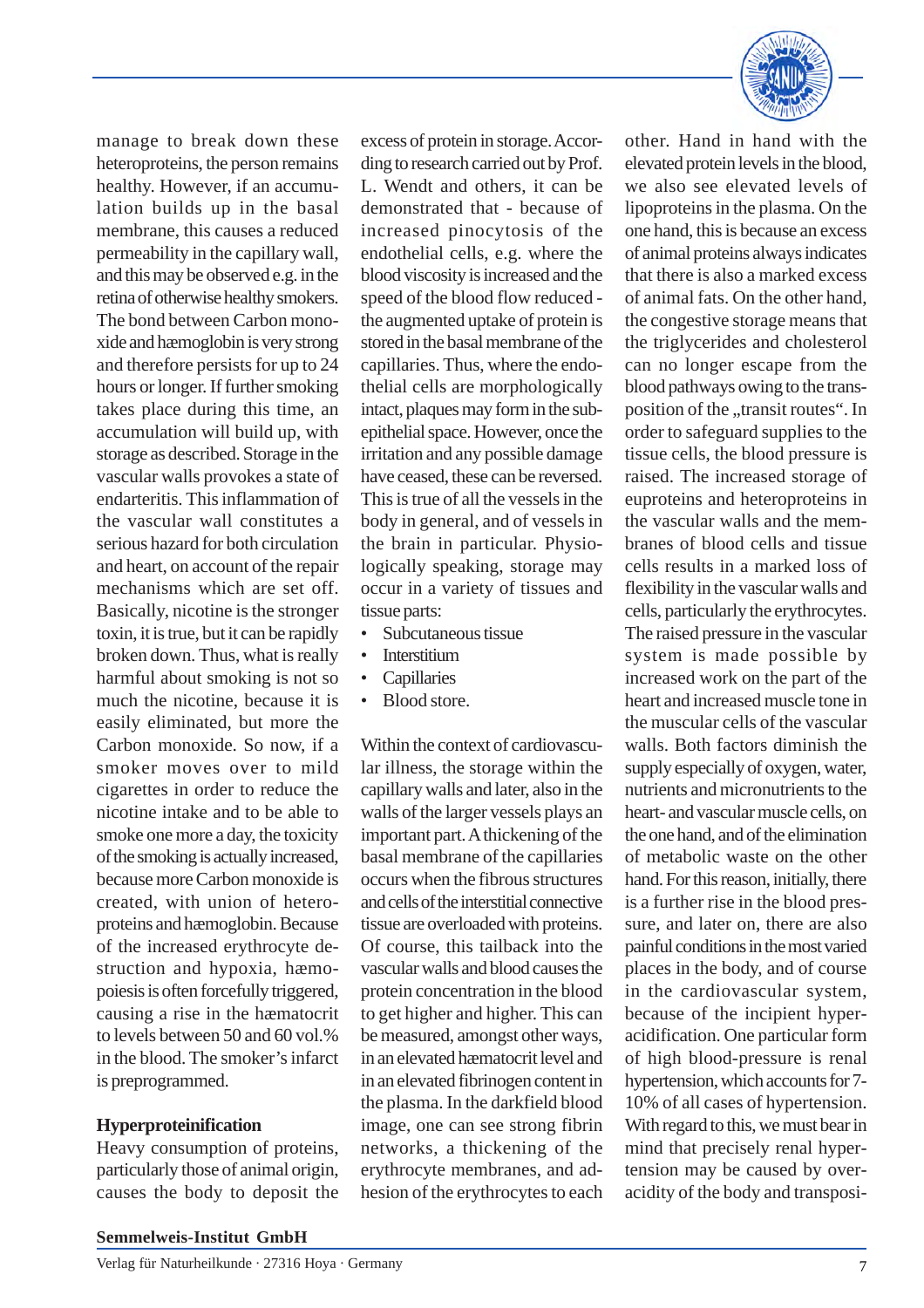

tion of the membranes, because too much animal protein has been deposited, along with much too much salt in the diet.

When animal proteins are consumed, the excretion of insulin is also stimulated. At the same time, HMG-CoA-reductase is activated. This enzyme is the key enzyme for cholesterol formation. Vegetable proteins contain more arginine than lysine, whereas animal proteins are rich in lysine and leucine. Among other things, the cholesterollowering action of soya products is based on the arginine content. A high consumption of lysine in animal proteins results in arginine increasingly being built into atherogenic apoproteins such as Apo E. This again is the transport molecule for lipids and cholesterol. Vegetarian food lowers the concentration of cholesterol. A very advantageous relationship between LDL and HDL has been partially demonstrated, the LDL of vegetarians being less susceptible to oxidation than that of people eating a mixed diet. This, of course, is to do with the high proportion of anti-oxidative components in vegetarian food.

The fatty acid pattern of cell membranes is substantially determined by the fatty acid intake in the diet. This composition has a considerable influence on the sensitivity of the insulin receptors, and this again acts positively on type 2 diabetes. A high dietary intake of saturated fatty acids means that the receptors have a diminished insulin sensitivity, and it promotes resistance to insulin. Thus, a western type of diet with a lot of animal products strongly

favours the onset of type 2 diabetes.

Elevated storage levels of iron increase the risk of cardiac infarct quite considerably. Hæmiron, which comes from animal blood or red meat, is easily absorbed, as is the iron it contains. In the case of red meat, the absorption is 10 times better than in the case of vegetable iron. However, superfluous iron forms free radicals and damages the LDL through oxidative stress. For its part, this oxidised LDL is the origin of foam cells (xanthoma cells) and arteriosclerotic plaques. Vegetarians have only slight iron storage, and this again favours insulin sensitivity.

# **Cardiovascular organs - Formations of the mesenchym**

In my account of the embryonic development of the cardiovascular system, it was made clear that the vessels are formed first, and that the heart tubes do not connect with the capillaries until later. The buds, from which vessels and heart grow are of mesenchymal origin. The mesenchym provides the cells of origin for connective and supportive tissue in our bodies. From the anthroposophical point of view, the mesenchym is where the formative or etheric energy has its seat. Others also consider it to be the organic vehicle of immaterial order (Uexkuell), or the vehicle of the metabolic fields and developmental differential (Blechschmidt), and finally Sheldrake regards it as the vehicle of the morphogenetic fields. On the one hand, this means that a blockage may arise in this tissue, if the exchange of body fluids is disordered, which may present in purely material terms as an increase in circumference, in a change in consistency from elastic to hardened, in degeneration of cells and tissues - all of these may be associated with pain (e.g. rheumatism) and finally, there may even be neoplastic growth. On the other hand, long before the onset of material change, some disturbance or obstacle to the flow of information exists within the mesenchym. The cardiovascular system, the respiratory organs and those of the digestive tract - predominantly situated near the centre of the body - make up the rhythmic system of the human body. The functions of these organs are subject to rhythmic pulse-providers.

# **Rhythms**

One prominent feature of nature, both living and inanimate, is its rhythmic order. There are biological rhythms with a frequency of:

- milliseconds (e.g. neuronal discharges)
- seconds (heart frequency, waves of electrical activity in the brain)
- several seconds (respiration)
- minutes to hours (rhythmic release of hormones)
- one day (circadian rhythms, e.g. temperature, liver function, blood pressure, waking and sleeping) - influenced by the rotation of the earth on its own axis
- one month (woman's lunar rhythm) - dependent on the phases of the moon
- one year (seasonal rhythms, circannular rhythms affecting fertility of animals, growth and reproduction of plants according to their region) influenced by the rotation of the earth around the sun.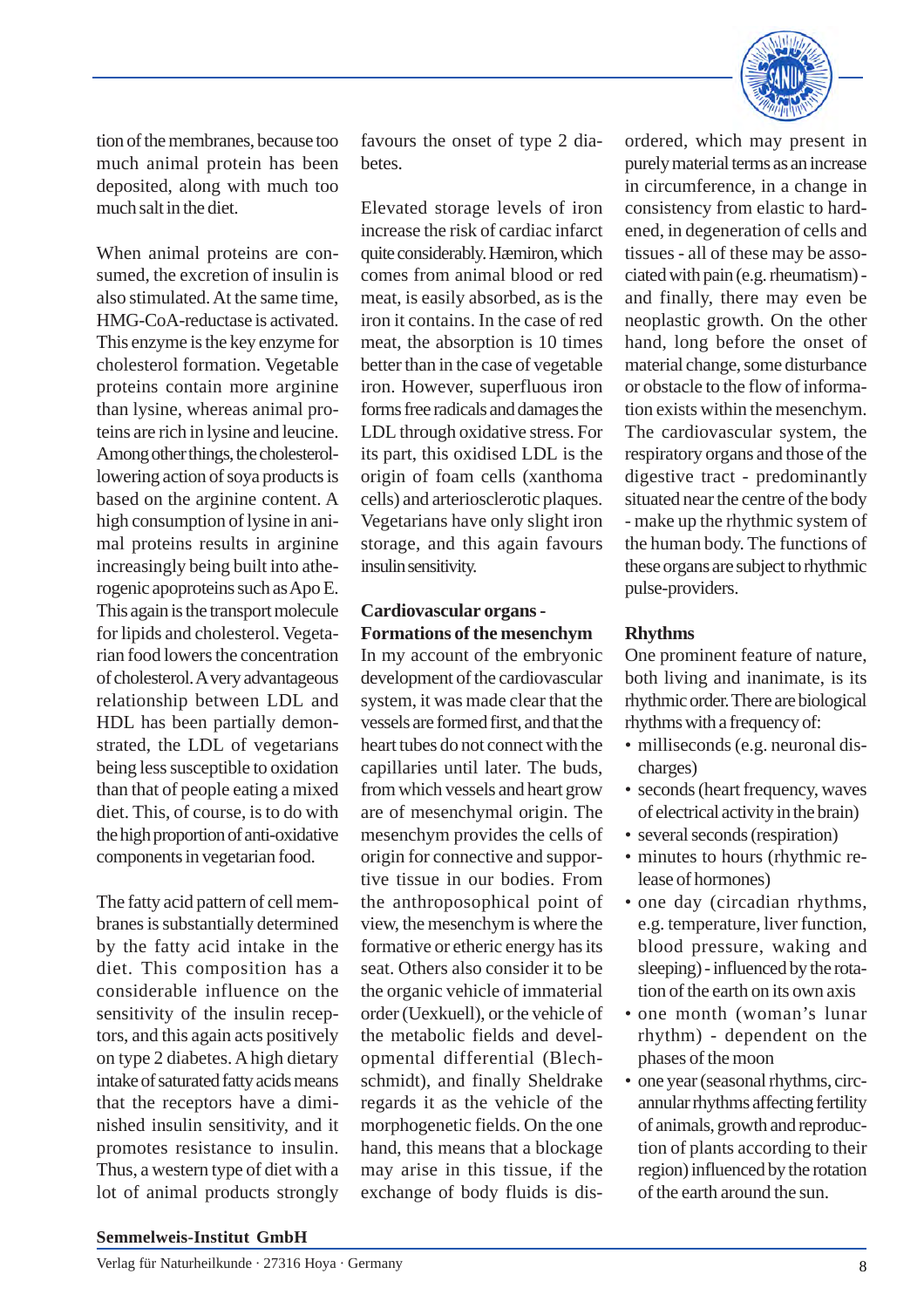



*Fig.2.: Hierarchical order and effect on each other of the human rhythms (from G. Hildebrand "On the physiology of the rhythmical system") in Bernd Roßlenbroich: "The rhythmic organisation of the human being", Free Spiritual Life (Freies Geistesleben), 1994.*

Circadian rhythms continue even if the external timers for the internal clocks cease to exist, e.g. if light is excluded, meal times or social factors changed (Aschoff bunker experiments). The endogenous rhythm remains constant. The task of the external timers is to synchronise the internal clocks according to the geophysical 24 hour day. Circadian clocks are genetically determined: such ,,clock genes" have been found in the fruit fly, the mouse and the hamster, and likewise in the human being, in the skin. In the human being, the internal time-beater is located in the CNS, in the suprachiasmatic nucleus.

It is rhythm that the chest organs, heart and lungs, have in common. The frequencies are counted in seconds. The relationship of the

rhythms, e.g. heart activity and respiration, to each other is characterised by a whole number in the healthy person, e.g. 4:1. Even in disorders, or increased work, the body strives to maintain a wholenumber rhythm, e.g. 3:1 or 5:1. The same conditions also underlie the rhythm of the abdominal organs; there too, in the various divisions of the digestive organs, the body likewise attempts to maintain a whole-number rhythm.

#### **Basic arterial oscillation**

The pulse wave triggers another rhythmic phenomenon, the so-called basic arterial oscillation, which lies below that of the pulse with a periodic duration of 0.3 to 0.5 seconds. It is based on a reflection of the pulse, for in the minor arteries, especially where they branch, the pulse wave bounces back and

returns to the heart, where it collides with the closed aortic valve, and is reflected off again. And so it runs back and forth through the vessel. If one imagines this procedure taking place in a glass of water, with the wave being reflected off the glass wall, the reflection becomes comprehensible, although admittedly, in the blood vessels, this is much more marked, because the vascular walls are elastic. The frequency and amplitude of this basic oscillation are dictated by the properties of the vascular walls (cf. the glass of water) and less so by the function of the heart. The elasticity of the arteries, the size of the body and thus the length of the arteries all have a part to play.

At the same time, the blood pressure varies to maintain synchronicity with the respiration. When the body is at rest, the wave through of blood pressure coincides with that of inspiration, and the rising curve with that of exhalation.

Finally, there are also swings in blood pressure which are slower than those determined by respiration. They are subject to a 10 second rhythm, and are therefore known as the 10-second rhythm. As a result of the variation in blood pressure due to synchronicity with respiration, a build-up often occurs, so that this 10-second rhythm is not measurable; in that case, the respiration can be changed and the rhythm then becomes visible and measurable.

Heart and respiration act rhythmically within the range of seconds and minutes; however, the blood pressure and composition of the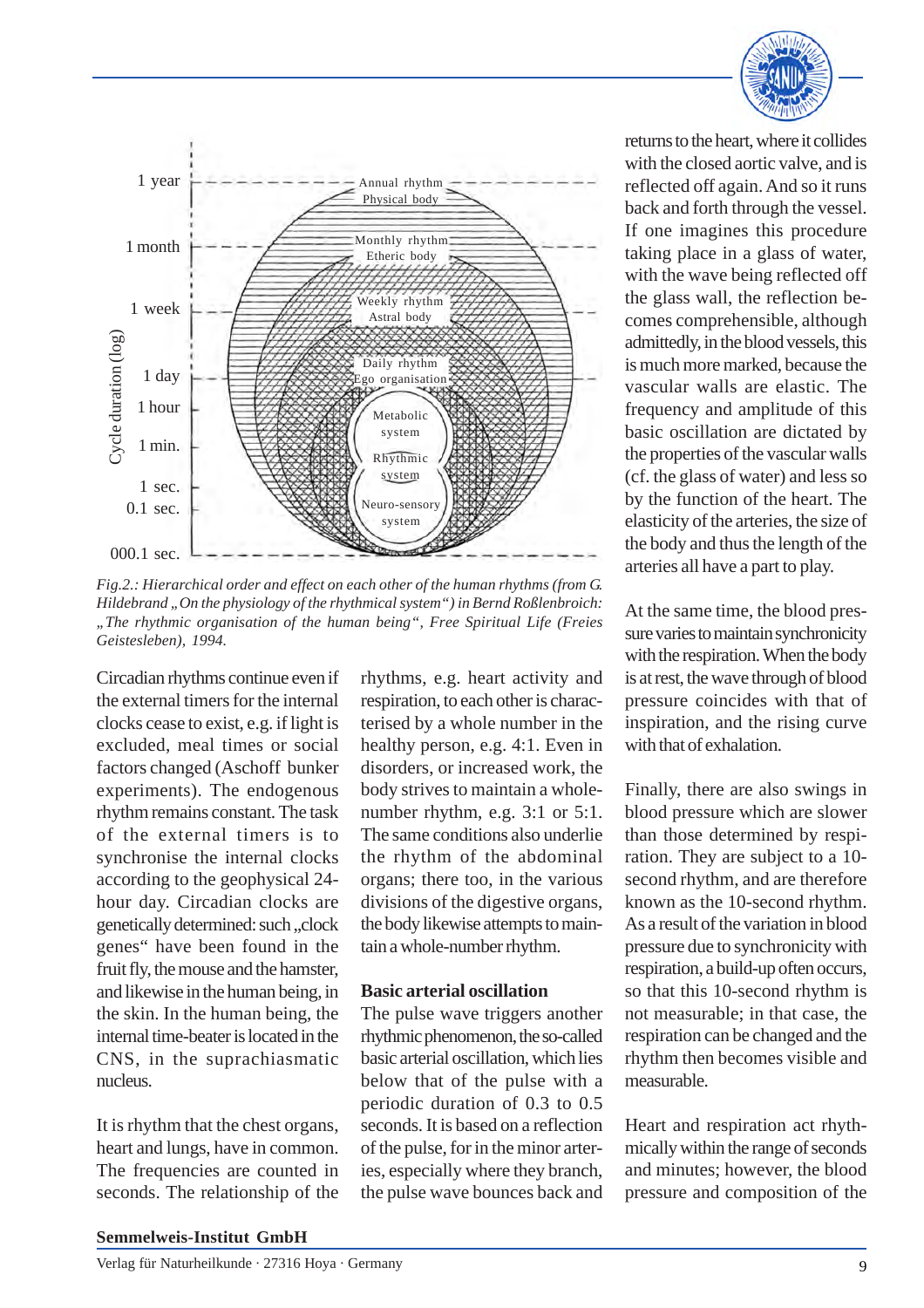blood are also subject to rhythmic variations associated with the time of day. In 1922, Katsch and Pansdorf were the first to publish their observations: that even in patients with high blood-pressure, variations could be registered at certain times of day. At that time, it had long been known that this was true of healthy people. At the same time, however, they recognised that patients with uræmia have an abnormal blood-pressure rhythm. Nowadays we would call this a classic secondary hypertension with inverse daily rhythm.

The circadian rhythm of the bloodpressure has been shown to be the same in Europeans, Asians and Africans, and it develops in the first months of life. It remains the same right into old age. A typical pattern is a decline at night with a rapid rise in the morning and frequently - but not regularly - a lesser peak in the evening. This secondary evening peak occurs in many cases in elderly people. The cause of this is not understood. There is discussion as to whether there is a link with the siesta in older people; however, it also occurs when they are not allowed their siesta. The nocturnal lowering of the blood pressure in healthy people is known as "the dipper". It amounts to more than 10% of the day's level for systolic blood pressure, and 15% for the diastolic. Basically, the circadian profile of the blood pressure in those with hypertension does not differ that much from that of a healthy person, except in the elevated mean levels. But in their case, there is an increased incidence of ,,non-dipper", i.e. the depressed level is not more than 10% systolic

or 15% diastolic at night. Frequently, this phenomenon can be construed as a sign of end-organ damage. This conclusion is based on findings in patients with secondary renal hypertension. These, and those with endocrine hypertension, miss out almost completely on their nocturnal dip in pressure. The same phenomenon may be observed in diabetics with nephropathy, which goes to emphasise the great importance of the kidneys in the circadian regulation of the blood pressure.

# **Circadian rhythms of cardiovascular events**

It has been known for a considerable time - and this fact has been firmed up by extensive studies - that there is a morning peak in *angina pectoris attacks* and, according to some authors, another peak in the late afternoon. A lack of oxygen, or an increased need of it, is suspected at these times. But there are signs that, precisely at those peak times, there is an increased tension in the vessels, both coronary and peripheral. These signs were confirmed after alphaadrenoreceptor antagonists had been prescribed, because as a result of these doses, it was possible to eliminate the daytime variations completely. Alongside the intensification of vascular tone via the sympathetic nervous system, in the early hours of the morning, there is an increase in blood pressure as a result of increased heart activity arising from raised heart frequency. All this results in increased strain on the heart and possible deficiency in the oxygen supply to the heart muscle with intensification of vascular tone, the consequence being a possible attack of angina



pectoris. The increase in heart frequency is explained by an increase in activation of betareceptors of the heart and the rise in blood pressure because of the activation of vascular alphareceptors. The stimulation of the sympathetic nervous system is regarded as having a direct relationship to waking and rising. However, it is known that even before waking, there is an increase in the level of noradrenaline in the blood. Of course, the change from lying to standing influences the sympathetic nervous system, and this may be observed on getting up at night and after the siesta, in the form of myocardial ischæmic attacks. In a person who takes regular siestas, the risk of myocardial infarct is doubled, compared with people who carry on without a break for rest. These results are analagous to the risk of morning ischæmic attacks. Thus, one cannot "sleep through" the risky time; it simply exists.

Should one think that there were contradictions between endogenous and exogenous time-beaters, then it merely appears to be so, because the endogenous ones can be masked by an exogenous time-beater. For instance, it has been established that the circadian rhythmics of myocardial ischæmias are preserved, even if changes are made to the factors which are influenced by activity. That takes us back to the endogenous time-beaters, which carry on providing their impulses continuously. The aim of treatment must therefore be to maintain the stresses induced by the sympathetic nervous system at the lowest possible level.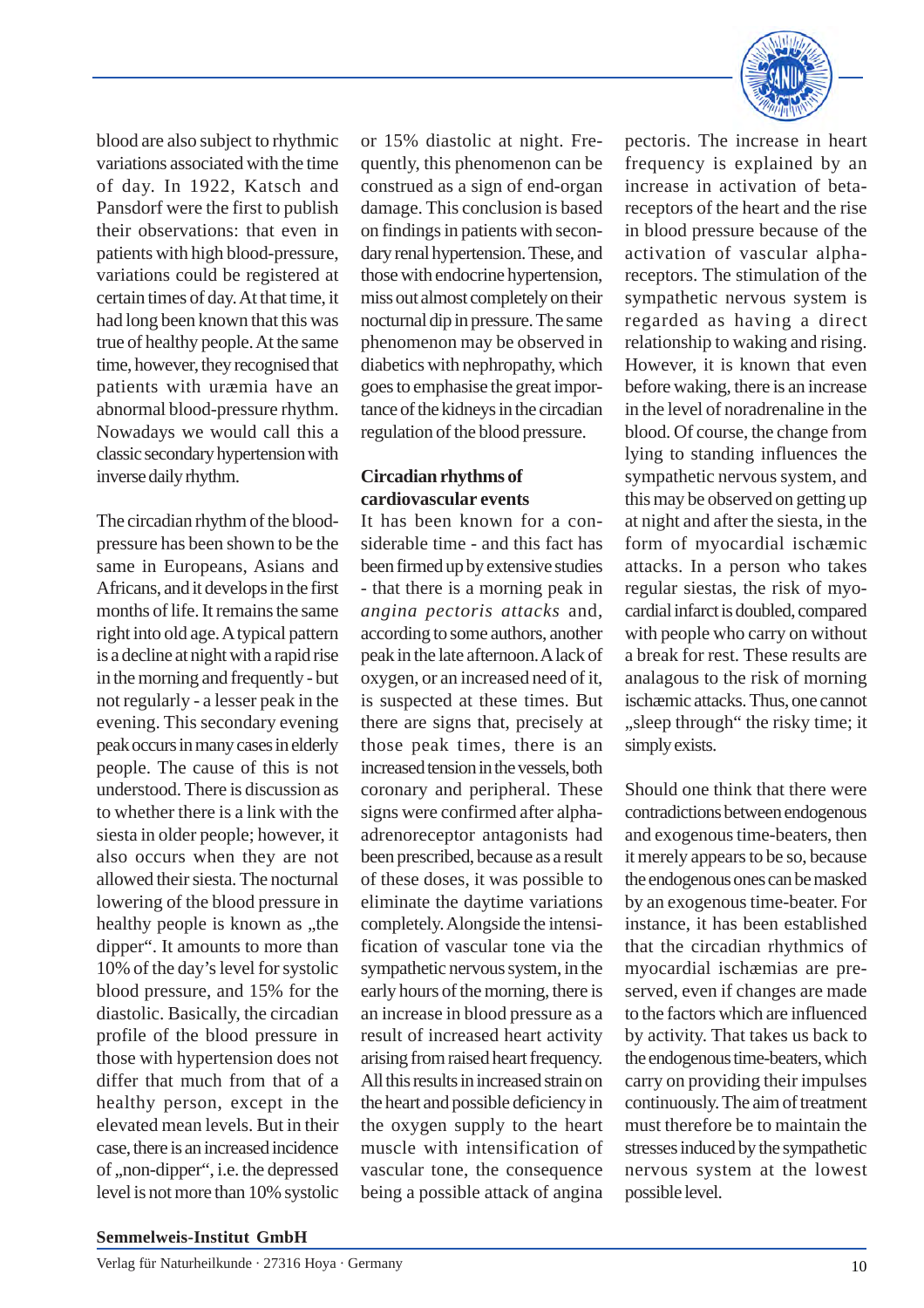

*Fig.3: Daytime incidence of ischæmic and hæmorrhagic strokes. Both forms of cerebrovascular accident exhibit a circadian rhythm, with increased occurrence in the morning; data from a meta-analysis by Elliot (1998). (From "Biological rhythms and cardiovascular illnesses": Prof. Dr. Björn Lemmer and Independent Lecturer Dr. Klaus Witte, 1st ed. UNI-MED, Bremen, 2000)*

As well as angina pectoris, there is also Prinzmetal's angina which, as against angina pectoris, is independent of stress. It originates nocturnally in spasms of the coronary vessels. If it occurs in the daytime, the difference is that it arises from a vagotonic vascular spasm. Now, we know that asthmatic attacks also frequently occur at night, and can be traced back to a cholinergic impulse of the parasympathetic. Therefore, it seems reasonable to suppose that Prinzmetal's angina may likewise be attributed to a particular activation of the parasympathetic, or at least to an imbalance between the two components of the autonomic nervous system. Admittedly, this is not yet known precisely. This would fit the case history of a patient who was facing the possible amputation of one leg owing to deficient peripheral circulation. In

the clinic, as a last resort, the branch of the sympathetic nerve which serves the leg was severed, because they wanted to avoid a possible vascular spasm in the lower limbs. However, this intervention was not crowned with success. Receptor-blockers had been administered for the same effect, but this attempt was also a failure. The rhythm of blood supply and drainage for this area of the body was completely cut off, because the vagus part of the autonomic nervous system had lost its opposite number. Thus, a kind of bog had been created, lacking any rhythm, which was no longer capable of any supply or drainage of fluid.

"The doctor's intervention alters nothing fundamental about this situation. He steps into the life situation which has necessitated the insight into illness. He is supposed to help, particularly in the restoration of the lost equilibrium, and especially the healer of today knows that this means not only the removal of somatic defects, but the restoration of balance in the life situation of this person who has lost their rudder. Thus, medical intervention itself is in danger of causing a new imbalance whilst trying to help, and not only by means of a "dangerous" intervention. which upsets other balanced relation-ships, but also above all because of the way the sick person is placed in a totality, which is not easily grasped: a totality of emotional and social tension." (Hans-Georg Gadamer: "Über die Verborgenheit der Gesundheit" (= On the hidden nature of health). Suhrkamp Verlag, 1993.

*Myocardial infarcts* likewise occur more frequently in the early morning than at other times of day. A typical scenario is the rupture of an arteriosclerotic plaque, accompanied by a thrombotic vascular occlusal. Therefore certain clotting parameters must be of significance, as well as the enhanced tendency of the deposits on the vascular walls to rupture. In fact, there are signs that the tendency of the thrombocytes to clump together is particularly strong in the morning, and that at the same time that of the antagonistic anti-clotting factors in the blood is particularly weak. This explains the heightened risk of infarct in the morning, on the one hand, because of the rupturing tendency of the plaques owing to the unfavourable cardiovascular conditions on waking and rising and, on the other hand, because of the depression of the factors which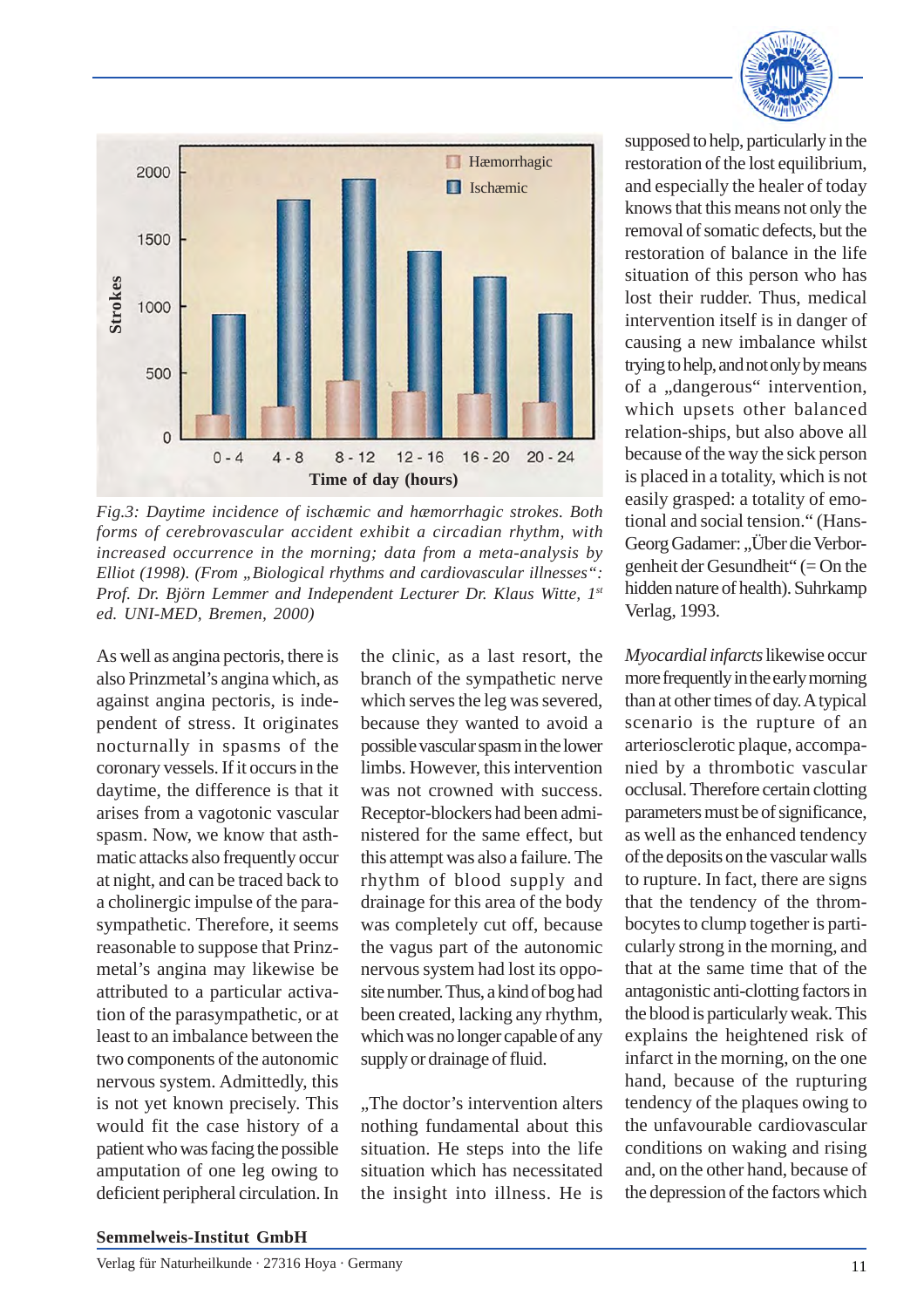inhibit clotting and protect the body. To sum up, we can emphasize: it is ischæmias in the morning, because of the increased oxygen requirement, which result in angina pectoris attacks and silent myocardial ischæmia, and the increased tendency of plaques to rupture and increased clotting potential, which cause cardiac infarcts in the morning. The increased nocturnal occurrence of angina attacks of the Prinzmetal type probably has its cause in vasoconstriction, similar to the broncho-constriction in nocturnal asthmatic attacks.

In every case, vascular spasms result in an aggravated risk of suffering from cardiovascular disease, or even of death. In the USA, the annual consumption of Aspirin amounts to 15 million kg. Aspirin considerably reduces the risk of a heart-attack; instead, however, there is an increased risk of cerebral or gastric hæmorrhage, and sudden death from heart disease.

In this connection, it is interesting to note the finding that, in autopsies of patients who died from cardiac infarct, the vessel where the blockage occurred was filled with blood both before and after the occlusal. The cause of this may well be the backward and forward flow of blood, which occurs as a result of the basic arterial oscillation. However, it is also conceivable that the actual trigger of the infarct is really only situated in the capillary area. Apart from this, autopsies of young accident victims and soldiers from the war in Vietnam have revealed that the onset of arteriosclerosis can occur even between the ages of 18 and 20. Now of course, we can consider the possibility that our altered way of life and day-to-day stress may be contributory factors, but at the same time, this finding makes us wonder whether arteriosclerosis in the major supply vessels can really be regarded as the main risk factor for cardiovascular problems. The findings of these autopsies also provide evidence to support the contention that the main problem is situated in the capillary area and in the ongoing under-supply and deficient drainage of the interstice.

What is more, feigned heart operations have been carried out, the patients being told that they would be fitted with a by-pass, but in reality were only given an incision while under the anæsthetic, and it has been demonstrated that 70% of those ..operated on" in this way felt in good health afterwards and had no complaints, whilst the other 30% had to undergo another operation which was real. Apart from this, it is known that, in the wake of an operation with general anæsthetic,  $\frac{1}{3}$  of patients suffer either temporary or permanent neurological damage, or a drop in their IQ. And then, in 50% of those who have surgery, the vessels are blocked again after five years, and in 80%, new stenoses occur over a period of 7 years as well. (See also "Gesünder leben" [= live more healthily] by Dr. Peter Schmidsberger, Mosaik Verlag, 1987, and "Revolution in der Herztherapie" [= Healing from the Heart], Dean Ornish, Kreuz Verlag, 1992).



## **Heart dysrhythmias and sudden death from heart disease**

Cardiac dysrhythmias may result from ischæmia of the heart muscle, or from a disturbance in the excitability or in the conduction of excitation in the heart muscle. Sudden death from heart disease, however, is more likely to be the result of a ventricular dysrhythmia with fluttering and flickering. In most cases, autopsy reveals a plaque rupture in the coronary vessels with thrombi projecting into the lumen. This leads us to conclude that sudden heart death is mostly down to acute myocardial infarction. Therefore, the daytime rhythm of these diseases is characterised by a peak in the early hours of the morning.

The same can be seen regarding the occurrence of ventricular tachycardias: 1. More during the day than at night; 2. peaking in the morning; 3. frequently also an additional, lesser rise in the late afternoon.

Rhythmics have nothing to do with illnesses of the circulation and heart, but may also be observed in healthy people. Thus defibrillation is also least effective in the morning, just when most attacks occur.

## **Good order in rhythmical matters**

In order to recognise the true nature of that which is rhythmic, we need to imagine the opposite, which is polarity. On the one hand we have the beat, the continually recurring movement, remaining constant and, on the other hand, the chaotic principle of chance, arrhythmia. In the beat, it is coldness that predominates, in arrhythmia, it is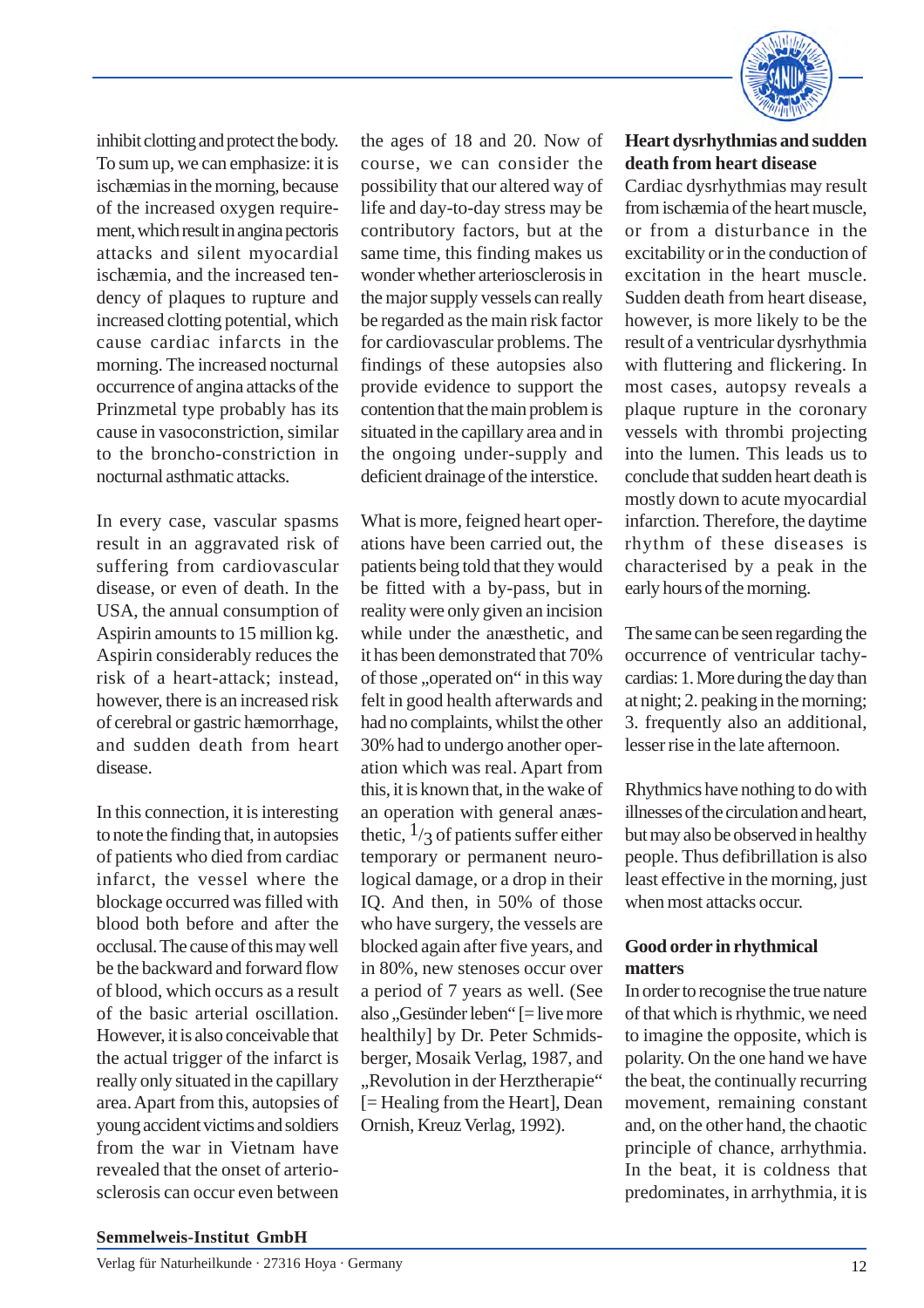

warmth. The essence of being rhythmic is balance, the flowing harmonic alternation of heat and cold, of tensing up and relaxing, expansion and contraction, as need dictates.

According to Gadamer, health is a state which is situated in what is hidden, whereas in illness, disharmony emerges. This is expressed either as a continual contraction and coldness (earth - water), or in the form of dissolving and warmth (air - fire). Rhythm itself is actually incapable of becoming sick; it can only lose its harmonising function. However, the result of this is frequently a life-threatening state.

In the course of investigations into the rhythm of heart-beat and respiration, differences in the ratios ranging from 2.5:1 and 10.3:1 were found over the day. After several hours of sleep at night, however, these subjects showed a return to the regular 4:1. This straight pulse:respiration ratio of 4:1 is a basic principle of order in this system. This order is attained most strongly at night during recuperation and relaxation while asleep. As morning approaches, this ratio is once again abandoned in a typically individual way. Only a few of the subjects in the trial also maintained this ratio of 4:1 in the daytime. Now, if a person is continually woken during the night (to empty the bladder, etc.), the optimum ratio of 4:1 cannot be properly attained, and the person is not refreshed. This ratio is the precondition for an optimum performance by the organism. People taking part in trials, who naturally possessed this optimum

ratio before an exertion, recovered the most rapidly after the stress, reaching the optimum ratio of 4:1 single-mindedly.

## **Stress**

Stress prevents the natural relaxation of the musculature, so that, for instance, a permanently increased tone is created in the vascular muscles. As a result of the contraction of the musculature, the blood pressure increases, and with it the tendency to thrombosis. In those with heart disease, the setting of simple arithmetical tasks is enough to cause a measurable decrease in the blood supply to the heart. These people are often under ongoing internal stress, feel isolated, and the smallest tasks bring them to the limit of their capabilities. Anxieties result in sleeplessness, and consequently, it is not possible to achieve rhythm.

Experiments were carried out on monkeys, in which the animals were fed a diet very rich in fats. Astonishingly enough, only certain animals rapidly developed arteriosclerosis with all its associated problems. On closer scrutiny, it was realised that, on the one hand, it was the highest-ranking male animals that became ill and, on the other hand, the weakest females in the group. The highest-ranking ones were constantly under stress on account of fighting their rivals and worries about being "top dog". They were under so much tension that the mere sight of the researchers was enough to send their blood pressure and pulse-rate shooting up. The weakest female animals were likewise under constant stress, because they were being driven

away from their feeding and sleeping places and had no proper social bonds. The animals between these two extremes had intensive social intercourse (mutual de-lousing and caressing) and also the lowest degree of arteriosclerotic change, although they were consuming the same unhealthy, fatty diet. The lesson to be learnt from this - at least as far as the apes are concerned - was that the males at the head of the order of precedence should show themselves as less domineering and the females should not allow themselves to be put down so much, for among these latter animals 50% of them also had a disordered cycle, because of their stressful life situation. We know from the research carried out by Hans Selye that, in enchained rats when subjected to stress, a bleeding stomach ulcer developed within the space of 12 hours. In the heart, ongoing excretion of adrenalin as a result of the calcium channels being open results in coronary spasms, and with this the self-destruction of the heart from an inability to relax.

# **Macrocosm - Microcosm**

In the hermetic view, the sky is an energetic centre of the macrocosm, in the midst of which the sun stands, a beaming light. The human being, who is equated with Earth, sees himself in this connection as the centre of the microcosm. As there is a central point in the sky, there must also be one in the human being on Earth, and so the heart became known as the central point of the human being (Paracelsus). Seen from this angle, the sun has a powerful effect on the heart, and this has a central action on the body. This is expressed very clearly in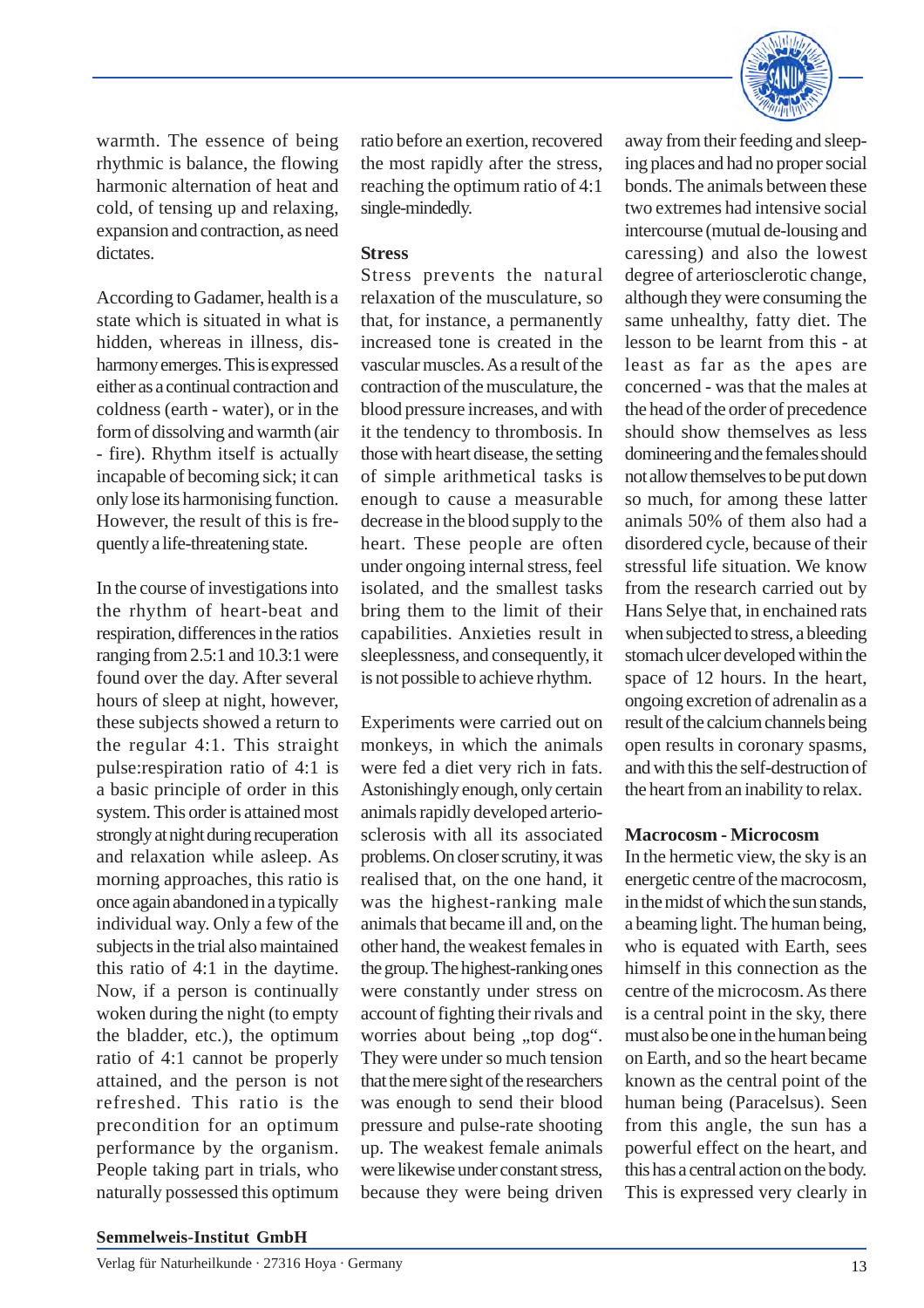

Robert Fludd's portrayal of microcosmic man. Thus, the heart is the sun within each human being, with a material correspondence in gold  $(Aurum; \dots, Aur' = light; or synonym)$ for "God's spirit"). This makes the body the temple of God's spirit.

For millennia, people have believed in a body which has a soul, and whose spiritual centre is the heart. Because of this, in cults which revered the dead, the heart was given a separate burial, because it was understood to be the bearer of magical spiritual powers and believed to be immortal.

Hildegard, too, spoke of the heart as the dwelling-place of the soul. She believed that our thoughts proceed from the heart, and are transformed in the brain.

Meanwhile, the taboo of leaving the dead in peace was broken and the soul banished from the body, as we researched the anatomy and functions of the heart more and more intensively.

Nevertheless, illnesses of the heart and circulation are steadily on the increase and every second person in the industrialised nations dies from them. Amongst those peoples who live more natural lives, such illnesses are very seldom to be found. Possibly this is because their hearts still contain a soul, making them less susceptible to disturbance. Maybe they are delivered from hardening and soullessness of their hearts by their involvement in cultic rituals, their fertile imagination and their social structure with strong links to their ancestors. People in the western, "civilised" world suffer

particularly from increasing isolation and from a compulsion to assert themselves and impose their wills. Nobody asks them about their emotions, and therefore they do not divulge them.

Right up to the present time, figures of speech have survived which show that we have retained the link to the mental and emotional source in our hearts within our archaic memory. We talk about our heart's desire, a broken heart, a craving from the bottom of our heart, and we express our heartfelt thanks. We also know the language of the heart, warmheartedness, cold-heartedness, a heart of stone, or a heartless person.

This aspect of the heart and its function in our lives is to some extent contradictory to what medicine can measure and describe. Science regards the heart as a kind of pump which can, for instance, raise the blood pressure to overcome resistance in the vessels. In so doing, we underestimate the fact that the rise in pressure is accompanied by cramping and coldness, rather than relaxation and warmth. In inanimate nature and plants, capillarity permits fluids to be raised to great heights, without any special pump being required. The causes of blood transport are etheric energy, buoyancy force, large surface areas and capillarity. We know from embryology that it is the heart that connects the immature vessels to each other and finds out its rhythm from superior impulse sources. The heart is the premier, central organ of rhythm. If illnesses occur in this organic system, the cause is to be found in ,,inhuman" pleasures in the dietary area, in acting contrary to

the daily rhythms, in suppression and neglect of our natural need for movement and creativity, and finally, in the breakdown of our social contacts. Of course, we still have obligations in high-up places at the bank, to some extent, but in our dealings with one another we have very few obligations. The heart is the effector organ of all body fluids. According to anthroposophical thinking, this corresponds to the plant kingdom.

This points us towards prevention and the treatment of cardiovascular disease.

## **Prophylaxis**

Our daily life, the way we deal with stress, our diet and abuse of recreational drugs all determine our tendency to heart disease. Therefore it would be so important for the health of the population if the following points were more carefully observed.

*1. Diet*: As far as possible, food should be of vegetable origin. The fat content should not exceed 10%, and should contain a particularly high proportion of unsaturated fatty acids. These requirements are best satisfied by vegetable oils: rape-seed oil, linseed oil, grape-seed oil, olive oil, and so on. It is especially important that the oils should be cold-pressed. For therapeutic reasons, the consumption of fatty fish-oils is recommended, especially where the triglyceride levels are high. These (e.g. LIPISCOR) are rich in omega-3-fatty acids. As regards cutting down on fats, avoiding animal proteins is generally conducive to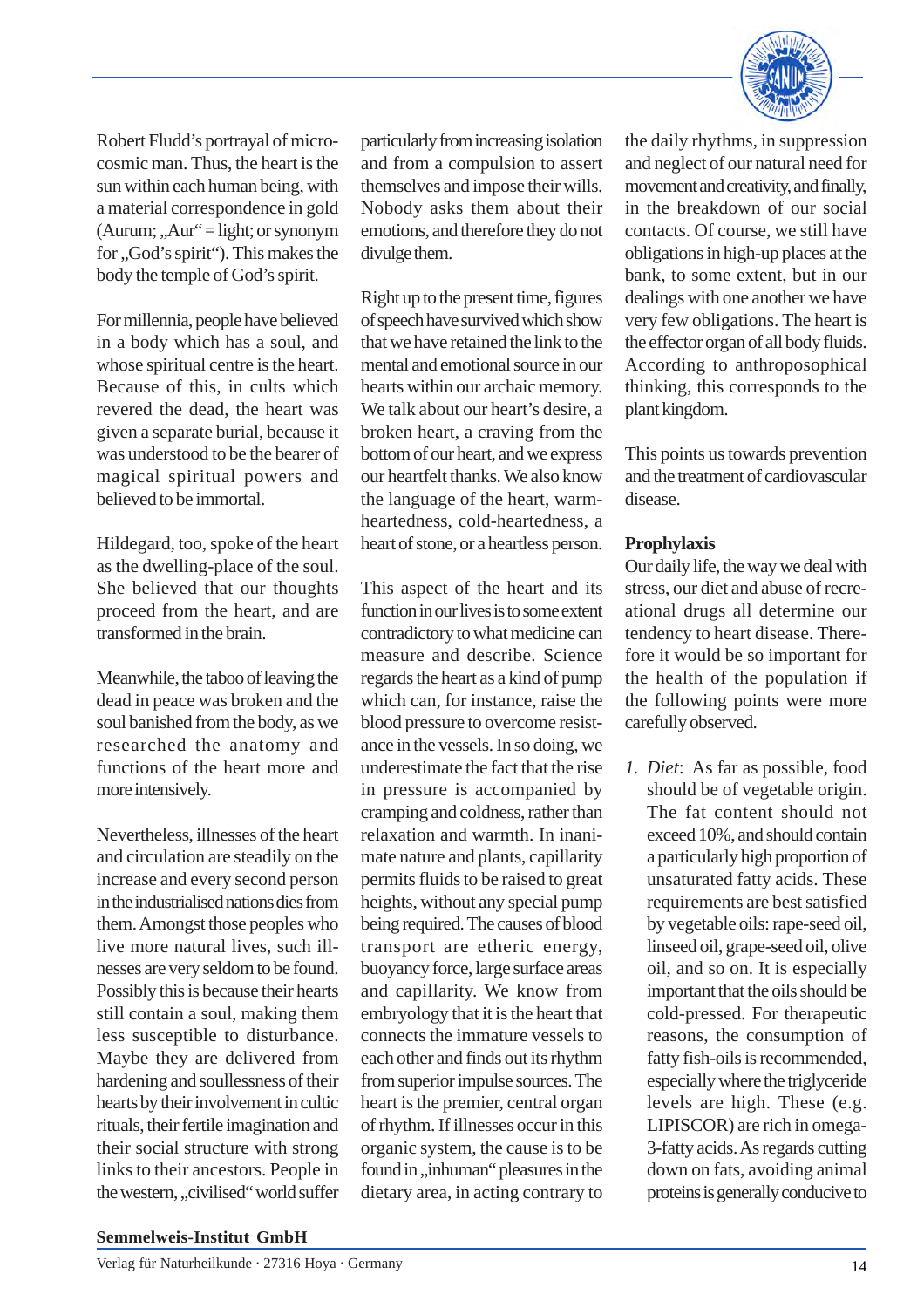

keeping the blood-vessels flexible and the blood pressure and cholesterol levels within the normal range. Vegans do not have heart attacks. Adequate consumption of vegetable supplements (vitamins, flavonoids, chlorophyll and other colourings) along with minerals and energy foods will help the consumer to have healthy blood-vessels and freely flowing blood.

- *2. Physical training*: Moderate physical movement in the fresh air to stimulate our senses with relaxed breathing is conducive to good circulation and keeping the body rhythmic. Movement should be loose, light and preferably play-oriented.
- *3. Avoidance of stress*: In most cases, acute stress can be processed well, but chronic stress makes people really ill. They get tense and out of rhythm, with all the bad results. So, when stress is unavoidable, it is important to deal quickly with the tasks that have been set and to acquire techniques which can help with relaxation afterwards (yoga, meditation, etc.).
- *4. Avoidance of recreational drugs*: Nicotine damages the inner wall of the blood-vessels, causing the blood to clot more rapidly, and results in spasms of the vascular muscles. Cocaine, amphetamines, and coffee too, are conducive to vascular cramps, thrombosis and bleeding from plaques. Therefore, they spell danger for the cardiovascular system.

*5. Cultivate social contacts and tasks*: People who lead a solitary life are at the greatest risk of heart disease. Everything we do for others also benefits ourselves in the end! This is why it is so important to open our hearts to others, to show our emotions and to be sympathetic. Love is the best medicine.

## **Treatment**

- *1. Detoxify, de-acidify, get rid of metabolic waste*, by adjusting to a diet which is as free of animal proteins as possible, for then you will automatically avoid animal fats. As far as possible keep your fat consumption below 10% of the total diet. A small weekly bloodletting of 150-200 ml can clearly and rapidly reduce the load borne by the vessels and heart, accompanied by a vegetable diet. Drink enough warm drinks, as these support the liver and kidneys in their eliminative functions (e.g. diluted wormwood tea, yarrow tea, nettle tea, birch-leaf tea, golden rod tea). Alkaline baths for the feet and hands/arms and taking SANUVIS and CITROKEHL to de-acidify and stimulate cell respiration, along with Ubiquinone comp. (from Heel) all act well.
- *2. Moderate physical activity*, which does not deviate into stress and can be gradually intensified, to match one's increased capabilities.
- *3. Avoidance of ongoing stress* and practice of techniques for relaxation.
- *4. Getting involved in groups*, self-help groups, cultivation of social contacts, liberation from isolation.
- *5. Isopathic remedies*:
	- MUCOKEHL, to improve the easy flow of the blood, dismantle the blockages in the body and to promote the healing of lesions in the vascular wall.
	- NIGERSAN, to restore the flexibility of the mesenchymal supportive tissue of the vessels and the heart, and to loosen up areas which have become rigid.
	- MUCEDOKEHL, to remove the cardiophobia and cardiac neuroses.
- *6. Phytotherapeutics*
	- Whitethorn (Cratægus oxyacanta) and Rose combine the polarities of Venus (sweet relaxation) in the blossoms and fruits, and Mars (ability to put up a fight, and toughness) in the stems and thorns, and have therefore become two of the best-known plant remedies, especially for the heart.
	- St. John's Wort is a plant of the sun, and along with Melissa, it fulfils the task of relaxing, animating and lightening up in heart complaints.
	- Heart ointments containing Lavender, Rose and Gold (the sun metal) may be massaged in on either side of the breastbone and in the præcordial region.
	- Mistletoe (Viscum album), drunk as an infusion, (soak it in cold water in the evening, the next morning strain it and